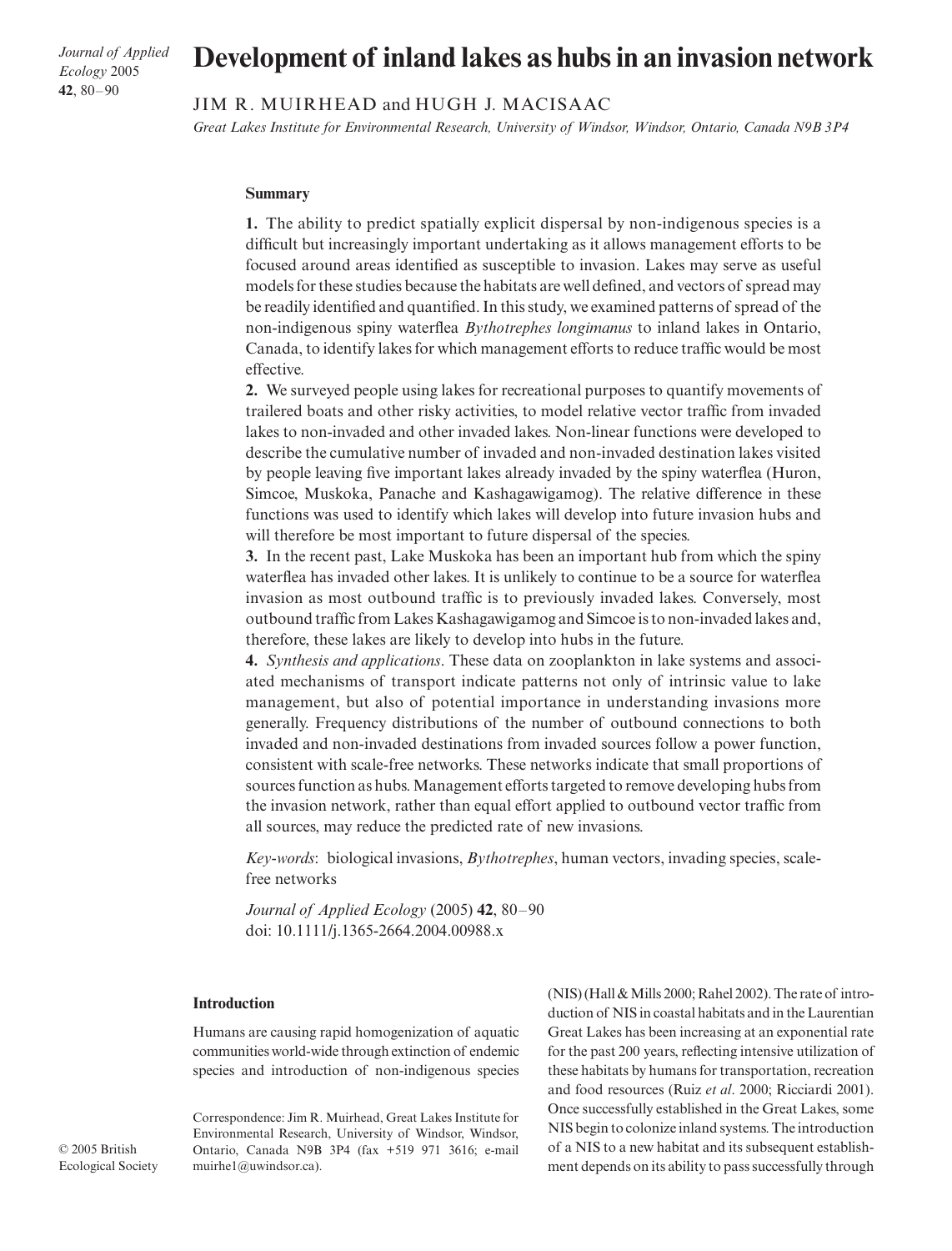sequential 'filters' in the invasion sequence, beginning with introduction effort (Richardson *et al*. 2000; Kolar & Lodge 2001; Colautti & MacIsaac 2004). Introduction effort is composed of the number of introduction events and the number of individuals introduced during each event.

Early attempts to model the dispersal of NIS focused on simple diffusive range expansion, which assumes constant population growth and a normal distribution for propagule dispersion distance (Skellam 1951). Range expansion thus occurred as a progressive wave from the invasion source at a rate proportional to the species' intrinsic rate of growth and its coefficient of diffusion. Invasions of lakes by NIS cannot be modelled by simple diffusion, however, because their discontinuous nature violates the assumption of spread in a homogeneous landscape. Despite this limitation, lakes may nevertheless provide excellent model systems with which to develop and test invasion concepts, including patterns and mechanisms of dispersal, as they consist of well-delineated patches of suitable habitat in an unsuitable, terrestrial matrix. Dispersal of some aquatic species appears consistent with stratified diffusion, in which the redistribution kernel is leptokurtic (Kot, Lewis & van den Driessche 1996). Here range expansion occurs by a combination of local and long-distance dispersal (Hengeveld 1989). A thicker tail in the redistribution kernel increases the range of colonization, although the location of new satellite colonies cannot be predicted easily (Kot, Lewis & van den Driessche 1996; Lewis & Pacala 2000). Examples of aquatic species whose dispersal in the USA is seemingly consistent with stratified diffusion include the zebra mussel *Dreissena polymorpha* and waterflea *Daphnia lumholtzi* (Bossenbroek, Kraft & Nekola 2001; Havel, Shurin & Jones 2002; Kraft *et al*. 2002).

Human-mediated dispersal to inland lakes and reservoirs has been demonstrated for NIS of zooplankton, molluscs, macrophytes and fishes (Johnstone, Coffey & Howard-Williams 1985; Schneider, Ellis & Cummings 1998; Dzialowski, O'Brien & Swaffar 2000; Havel & Stelzleni-Schwent 2000; Johnson, Ricciardi & Carlton 2001; Rahel 2002). Pleasure boaters represent a potentially strong dispersal vector if vessels are moved from invaded to non-invaded lakes, as live NIS may be attached to trailers, boat hulls and engines, attached to macrophytes stranded on boat trailers, or contained in live well or bilge water (for a full list see Carlton 1993). Dispersal rate and area of colonization can be determined empirically using the distance boaters travel after visiting an invaded lake or by the distance–decay relationship used to weigh the interaction strength between two masses in gravity models (Schneider, Ellis & Cummings 1998; Buchan & Padilla 1999; Bossenbroek, Kraft & Nekola 2001). The combination of emersion tolerance by some NIS life stages and dispersal events associated with recreational boating can increase the effective dispersal rate and range of NIS, and allow identification of specific lakes vulnerable to invasion.

© 2005 British Ecological Society, *Journal of Applied Ecology* **42**, 80–90

Groups of invaded and non-invaded lakes may therefore form a network linked by the movement of boaters and NIS propagules.

Networks are characteristic of many aspects of modern life, ranging from the structure of the brain to social relationships and electric power grids (Watts 2003). Despite their ubiquity, common aspects of network structure and properties remained poorly understood until quite recently. Networks consist of linked nodes, with the structure of the former affected by the degree of connectedness of the latter. A number of studies has revealed that many networks are not randomly assembled, but rather contain a large number of nodes with only one or a few connections, and a small number that have a large number of connections. Networks conforming to this structure are termed scale-free, because the distribution of nodes classified by the number of connections follows a power law (Barabási & Bonabeau 2003). Highly connected nodes, or hubs, in such a network can potentially have an unlimited number of links (Barabási & Bonabeau 2003), although this possibility seems remote in the context of ecosystems linked through invasion by NIS. The development of scale-free networks requires both growth through addition of nodes to the network, and preferential attachment of new links to existing nodes in proportion to the number of links already connected to that node (i.e. 'the rich-get-richer'; Barabási & Bonabeau 2003). Examples of scale-free networks include the Internet, neural networks and research collaborations (Watts & Strogatz 1998; Albert, Jeong & Barabási 2000; Barabási & Bonabeau 2003).

Biological invasions of lakes may be considered as a developing network in that lakes form discrete nodes connected to one another by natural or, more commonly, human dispersal vectors; additional nodes are created as more lakes become invaded. It may be possible to develop insights into patterns of dispersal of NIS from the topology of invasion networks. These models require information on the interaction strength among nodes based on the relative amount of vector traffic, and whether the nodes act as hubs (i.e. have high connectivity) or are relatively unimportant (i.e. have few connections). In marine systems, a transport network exists in which cargo ships travelling to major ports-of-call, which act as hubs, maximize economies of scale but inadvertently facilitate transport of NIS (Carlton 1996; O'Kelly 1998). For example, the comb jellyfish *Mnemiposis leidyi*was introduced into the Black Sea in the early 1980s, and subsequently dispersed to the Azov, Marmara, Mediterranean and Caspian Seas, most probably as a consequence of ballast water discharge from a cargo ship (Ivanov *et al*. 2000).

The spiny waterflea *Bythotrephes longimanus* (Leydig) was discovered in Lake Ontario, Canada, in 1982, and has since dispersed to the other Great Lakes and to adjacent inland lakes (Bur, Klarer & Krieger 1986; MacIsaac *et al*. 2004). A key life-history characteristic of the spiny waterflea that facilitates its dispersal to new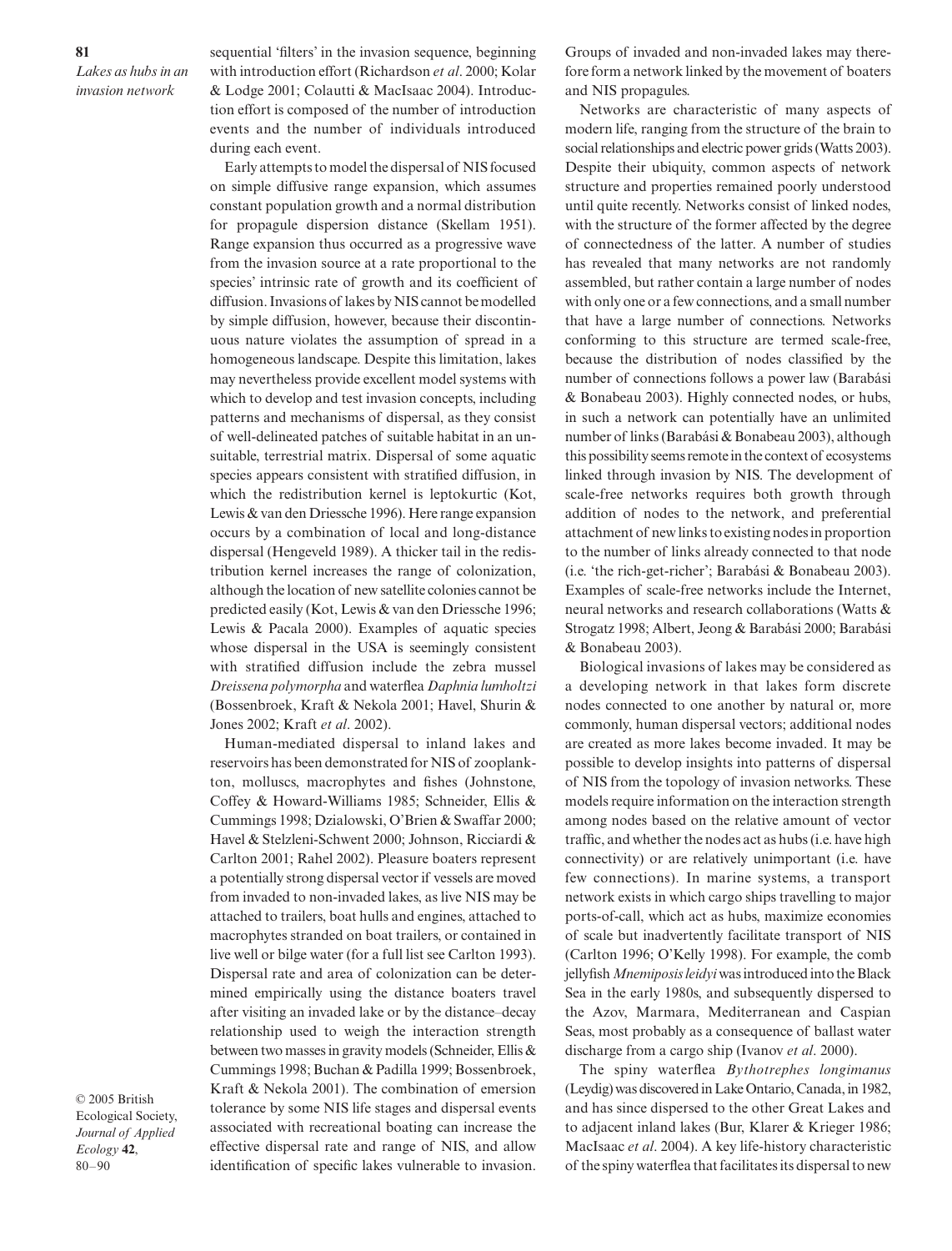**82** *J. R. Muirhead & H. J. MacIsaac*



Key: Ah - Ahmic, Br - Bear, Be - Bernard, BD - Black Donald, Bo - Boshkung, Bu - Buckhorn, Ca - Canning, Ce -Centennial, CI - Clear, Dr - Drag, Fa - Fairy, Ge - George, GH - Go Home, Ha - Harp, Hu - Huron, Jo - Joseph, Ka -Kashagawigamog, Kg - Kawagama, Ke - Kennisis, LoB- Lake of Bays, Le - Leonard, Lo - Loon, Mn - Manitou, Mp -Maple, Mr - Mary, Mu - Muskoka, Ng - Nipigon, Ns - Nipissing, Pa - Panache, Pe - Peninsula, Pi - Pigeon, RP - Red Pine, Ro - Rosseau, Si - Simcoe, Sk - Skeleton, So - Soyers, St - Sturgeon, Su - Sugar, Te - Temagami, TM - Three Mile, TwM - Twelve Mile, Ve - Vernon, Wa - Walker, Wh - Whitefish, Wo - Wood.

**Fig. 1.** Current map of network traffic from previously to recently invaded lakes. Italicized lake names represent existing or nascent inland hubs. Lakes Nipigon, Black Donald and Centennial are not shown at this scale.

lakes is its ability to produce resting eggs that remain viable long after the parent has died. Resting eggs are highly resistant to adverse environmental conditions, including desiccation and passage through fish digestive tracts. *Bythotrephes*resting eggs may become fouled on fishing gear or other submerged materials in invaded lakes, and subsequently detach and hatch in novel lakes if the same contaminated equipment is used (MacIsaac *et al*. 2004). Some lakes invaded by *Bythotrephes* may serve as invasion hubs if departing boaters and anglers travel to large numbers of non-invaded destination lakes. One popular recreational lake (Muskoka) in central Ontario, Canada, has apparently caused up to 39 other inland lakes to become invaded either directly or indirectly (MacIsaac *et al*. 2004; Fig. 1). Patterns of dispersal strongly support the concept that Lake Muskoka has served as an invasion hub. Other wellconnected lakes could develop into invasion hubs, particularly in other parts of the province where thousands of non-invaded lakes occur.

© 2005 British Ecological Society, *Journal of Applied Ecology* **42**, 80–90

In this study, we examined patterns of human vector movement to assess whether some invaded systems have the potential to develop into invasion hubs. We also examined the invasion process in terms of a growing network, and illustrated that, while the total number of connections between invaded sources and invaded and non-invaded destinations theoretically increases at a geometric rate, the realized vector traffic associated with recreational boating increases at a much-reduced rate. Finally, we provided evidence that lakes invaded by *Bythotrephes* form a scale-free network in which vector traffic to other lakes is non-random.

## **Methods**

## **IDENTIFICATION OF NASCENT HUBS**

We obtained data on recreational boater movement in Ontario, Canada, from field surveys in 1999 and 2003, which were designed to develop a production/attraction-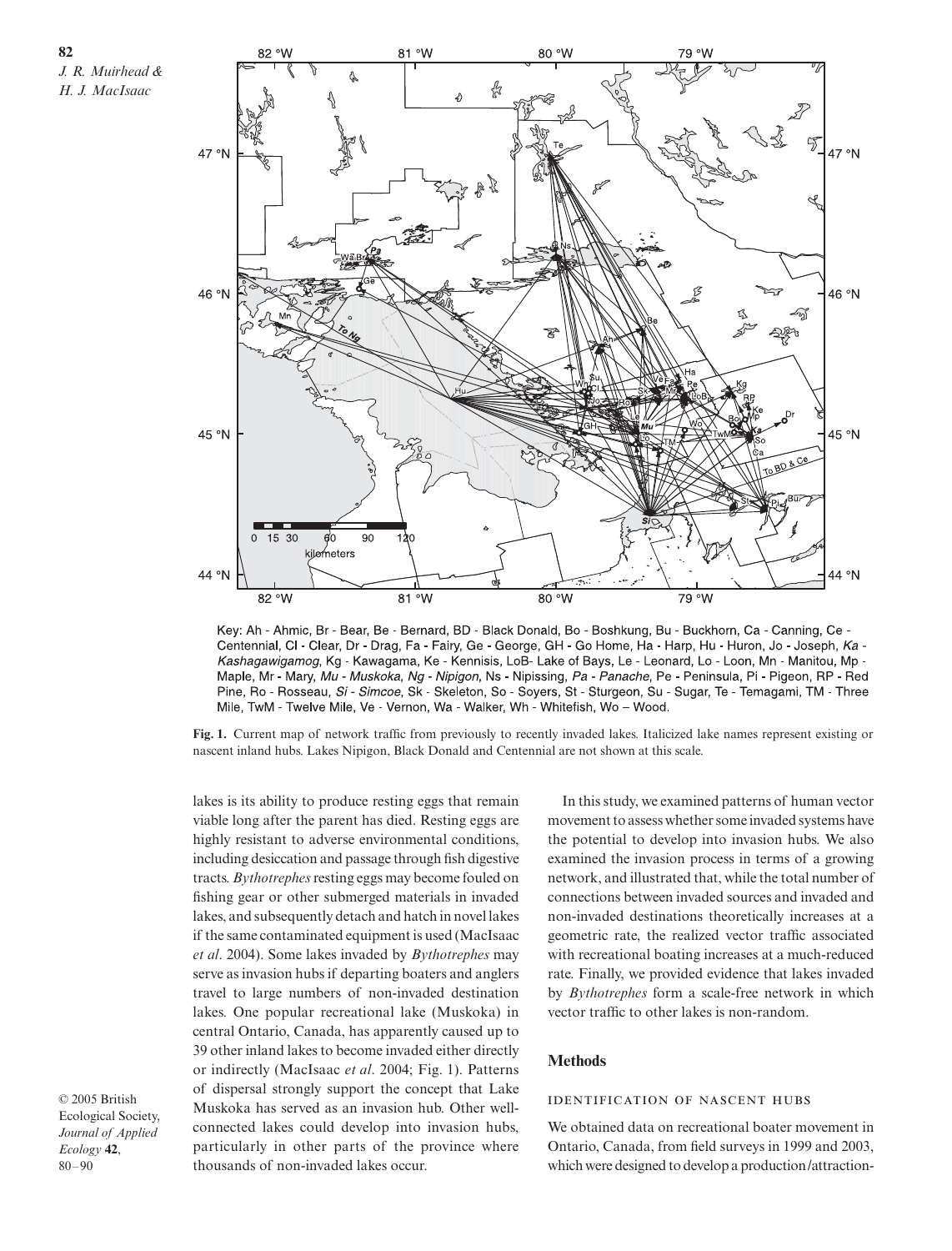

**Fig. 2.** Diagram of measured network traffic from previously to recently invaded lakes based on records of first reporting. Stages of the invasion network are shown for (a) 1989, (b) 1990, (c) 1993 and (d) 1999. Shaded boxes represent existing or nascent inland hubs, and Lake Kashagawigamog is abbreviated as Kash.

constrained gravity model of *Bythotrephes* dispersal (MacIsaac *et al*. 2004). Gravity models can be used to predict dispersal from invaded source habitats based upon their interaction strength with non-invaded destination habitats (MacIsaac *et al*. 2004). Surveys conducted at marinas and boat ramps were used to identify which invaded and non-invaded destinations were frequented by boaters, anglers and other recreational users departing from invaded lakes. For this study, we chose a subset of that data, consisting of five lakes reported to have been invaded by *Bythotrephes*. These five lakes (Huron, Simcoe, Muskoka, Kashagawigamog and Panache) collectively had the highest quantified amount of outbound vector traffic and were reported to have been invaded in different years (Fig. 2).

© 2005 British Ecological Society, *Journal of Applied Ecology* **42**, 80–90

To determine the degree of redundancy in outbound vector traffic associated with different boaters, we conducted a Monte Carlo simulation of the cumulative number of different lakes visited as a function of the number of surveys sampled. We randomly selected

samples of incremental size, without replacement, from  $i=1$  to *n*, where *n* is the total number of surveys conducted for that source lake. This procedure was repeated for 100 bootstrap iterations, with the average and standard error of the cumulative number of destinations calculated (Fig. 3 and Table 1). Separate saturation functions were developed for outbound vector traffic to invaded and to non-invaded lakes. Saturation functions were fitted as asymptotic (i.e. hyperbolic) curves to the averages of the iterations, using Statistica (v. 5.5, Statsoft Inc., Tulsa, OK) (equation 1). Models were built used least-squares loss functions and Hooke-Jeeves/ Quasi-Newton root-solving methods (Hooke & Jeeves 1961). Asymptotic functions were selected after preliminary inspection of the data. The non-linear model utilized to describe the number of independent lakes visited was:

$$
y = \frac{\alpha \beta x^{\gamma}}{1 + \beta x^{\gamma}}
$$
eqn 1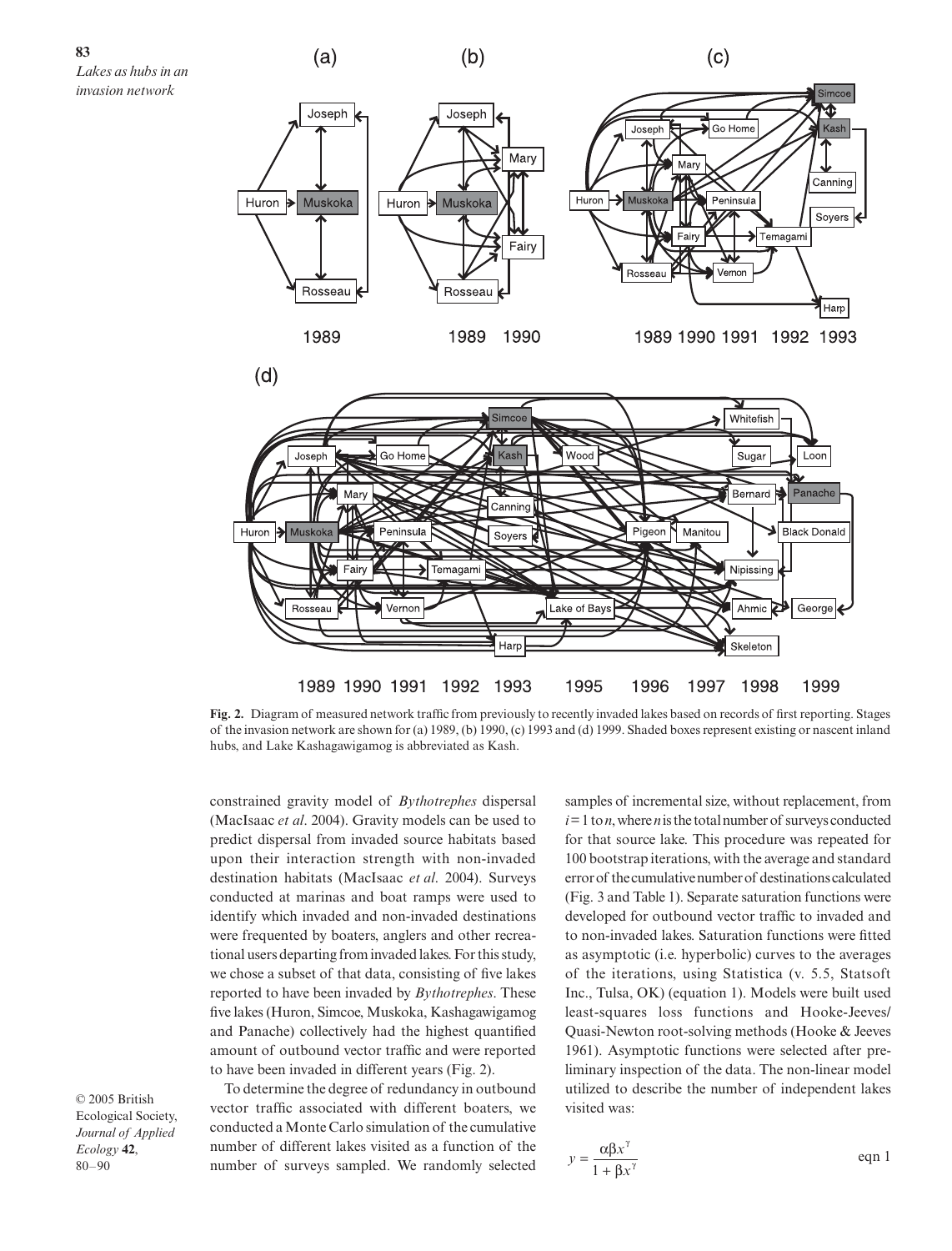**Table 1.** Fitted asymptotic functions for the cumulative number of invaded or non-invaded destination lakes receiving trailered boats from five source lakes (see Fig. 3). The proportion of variance explained by the model  $(r^2)$  and total number of surveys collected from the source lake (*N*) are provided

| Lake           | Destination status | Equation                                                                      | $r^2$ | $\boldsymbol{n}$ |
|----------------|--------------------|-------------------------------------------------------------------------------|-------|------------------|
| Simcoe         | Invaded            | $y = \frac{37.00 \times 0.06x^{0.75}}{1 + 0.06x^{0.75}}$                      | 0.999 | 101              |
|                | Non-invaded        | $y = \frac{60.79 \times 0.01 x^{0.79}}{1 + 0.01 x^{0.79}}$                    | 0.997 | 101              |
| Panache        | Invaded            | $y = \frac{201.65 \times 0.01x^{0.88}}{1 + 0.01x^{0.88}}$                     | 0.996 | 19               |
|                | Non-invaded        | $y = \frac{90.78 \times 0.02x^{0.94}}{1 + 0.02x^{0.94}}$                      | 0.998 | 19               |
| Muskoka        | Invaded            | $y = \frac{44.77 \times 0.06 x^{068}}{1 + 0.06 x^{068}}$                      | 0.999 | 110              |
|                | Non-invaded        | $y = \frac{36.98 \times 0.004 x^{105}}{9000}$<br>$\frac{1}{1 + 0.004x^{105}}$ | 0.994 | 110              |
| Kashagawigamog | Invaded            | $y = \frac{36.37 \times 0.05x^{0.82}}{1 + 0.05x^{0.82}}$                      | 0.999 | 44               |
|                | Non-invaded        | $y = \frac{80.60 \times 0.01 x^{0.93}}{1 + 0.01 x^{0.93}}$                    | 0.996 | 44               |
| Lake Huron     | Invaded            | $y = \frac{39.11 \times 0.07 x^{067}}{1 + 0.07 x^{067}}$                      | 0.998 | 93               |
|                | Non-invaded        | $\frac{103\cdot 68\times 0.01{x}^{082}}{1+0.01{x}^{082}}$<br>$y = -$          | 0.998 | 93               |

where *y*is the mean cumulative number of visited invaded or non-invaded destination lakes, *x* is the number of surveys sampled, and  $\alpha$ ,  $\beta$  and  $\gamma$  are estimated parameters.

To predict the number of invaded and non-invaded destinations that boaters may visit during a single season (24 May to 2 September), we obtained estimates of lake use by contacting marinas, cottage associations and government agencies. We then extrapolated the saturation function curves to the expected number of people using the lake for recreational purposes. We repeated this procedure for each of the five major source lakes in the study to determine whether risk profiles of the source lakes differed, indicating differing propensities of becoming future invasion hubs.

## NETWORK OF INVADED LAKES

As lakes become invaded, the number of actual and theoretically possible connections changes. We assessed these changes by tabulating the number of actual connections to newly invaded lakes for each year, and by calculating the theoretical number of connections  $(k_{\text{inv},t})$  for a given year, *t*, to newly invaded lakes  $(n_{t,o})$ from previously invaded lakes (*m*) described by:

$$
k_{\text{inv},t} = \sum_{o=1}^{p} n_{t,o} m \qquad \text{eqn 2a}
$$

© 2005 British Ecological Society, *Journal of Applied Ecology* **42**, 80–90

where  $p$  is the number of newly invaded lakes for a particular year.

As lakes become invaded, the number of non-invaded destinations is decreased by the same number that invaded lakes increase (i.e. there exists a finite number of lakes in the network). The theoretical number of vector inflows to non-invaded lakes from previously invaded lakes  $(k_{\text{non},t})$  for each year is:

$$
k_{\text{non},t} = \left( l - \sum_{o=1}^{p} n_{t,o} - m \right) m \qquad \text{eqn 2b}
$$

where  $n_{ta}$  and *m* are newly and previously invaded lakes, and *l* is the total number of lakes identified in surveys of people using the lake for recreational purposes. Total lake number is based on survey data to set a boundary on the network of potential non-invaded lakes and to provide a means of comparing a theoretical network of invaded and non-invaded lakes to the actual network of boater traffic. The actual number of connections from previously invaded lakes to other lakes considered only the presence/absence of flows between lake couples, and was not weighted by the intensity of flow.

We tracked annual development of both invaded to invaded, and invaded to non-invaded networks by calculating the ratio of cumulative actual to theoretical number of connections, or clustering coefficient (Watts 2003). Clustering coefficients near 1 indicate that theoretical connections are realized by actual boater traffic, and that the network consists of a few, large clusters, whereas small coefficients indicate many smaller, more diffuse clusters.

To assess properties of the network, we tallied the number of connections from invaded lakes to invaded and non-invaded destinations in each of 1999 and 2003, and constructed frequency distributions. We fitted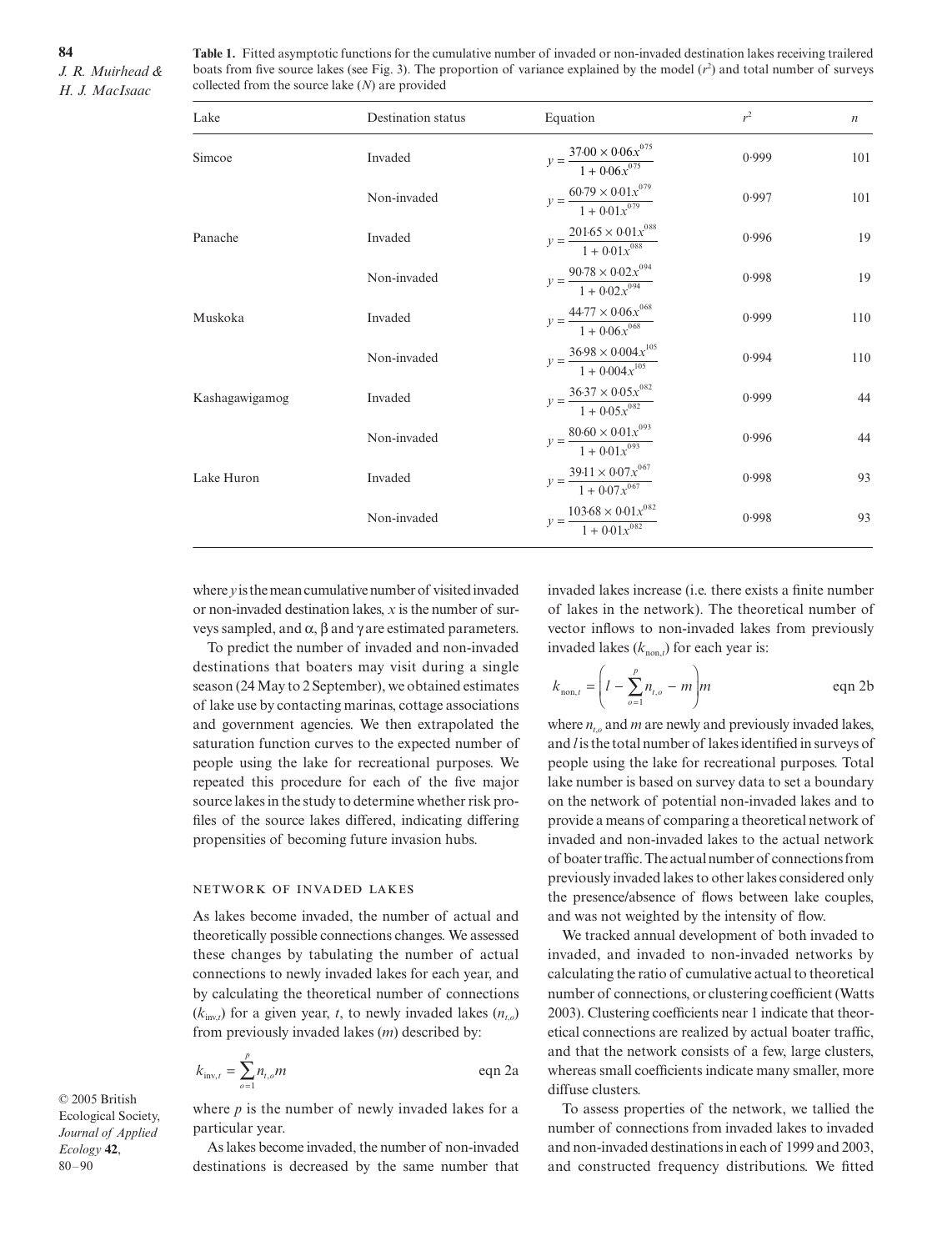

**Fig. 3.** Cumulative number of different invaded (solid circles) and non-invaded (open circles) lakes visited by boaters departing from five invaded lakes in central Ontario. Values presented are mean ± SE; standard errors of estimates smaller than symbol sizes are not shown. Monte Carlo simulations were conducted to determine the expected number of visitations to these lakes, as a function of the number of surveys considered. Results were bootstrapped 100 times. The expected number of lakes visited was estimated based upon creel surveys of lake users (asterisks), except for Lake Huron, which assumed an infinite number of boaters. Equations for fitted curves are provided in Table 1.

two-parameter power ( $y = b_0 x^{b_1}$ ) and exponential [ $y =$  $b_0$ exp ( $b_1x$ )] curves to the frequency distributions of links using least-square methods. Analyses utilized the median number of connections for each connection category (Fig. 4). Networks that develop without preferential attachment of links are characterized by an exponential rather than power distribution and are not scale-free (Barabási & Bonabeau 2003).

#### **Results**

#### **BOATER TRAFFIC PATTERNS**

Differences in the slope and asymptote of the curves fit to the potential number of destination lakes visited by recreational boaters revealed the development of some source lakes as existing or potential invasion hubs (Fig. 3). Lake Muskoka was the first inland lake reported invaded, in 1989. It quickly developed into a regional hub for two reasons. First, all of its outbound traffic was to non-invaded lakes (excepting the Great Lakes). Secondly, the total amount of traffic leaving this source

was high, as we estimated 1452 individuals trailered boats from the lake each year. While this lake was critical in the initial dispersal of *Bythotrephes* among inland lakes (Fig. 2), it appears unlikely that Lake Muskoka will continue to serve as an invasion hub because more vector outflow is directed to lakes already invaded than to those that have not been invaded (Fig. 3). Boaters are predicted to visit 40 invaded and 33 non-invaded destinations, respectively, from Lake Muskoka.

Two other lakes, Simcoe and Kashagawigamog, exhibited the opposite pattern of outbound vector flow. For example, the ratio of non-invaded to invaded destination visitations was 1·53 and 2·14 for the former lakes, while that of Lake Muskoka was only 0·83 (Fig. 3). Moreover, the total number of non-invaded lakes visited from these sources (55 and 75, respectively) was much higher than that from Lake Muskoka (Fig. 3). When combined with the total number of visits to non-invaded lakes from surveys and seasonal estimates of the number of recreationalists departing Lakes Simcoe (3774) and Kashagawigamog (1840), these systems are expected to develop as invasion hubs. Available evidence is consistent

© 2005 British Ecological Society, *Journal of Applied Ecology* **42**, 80–90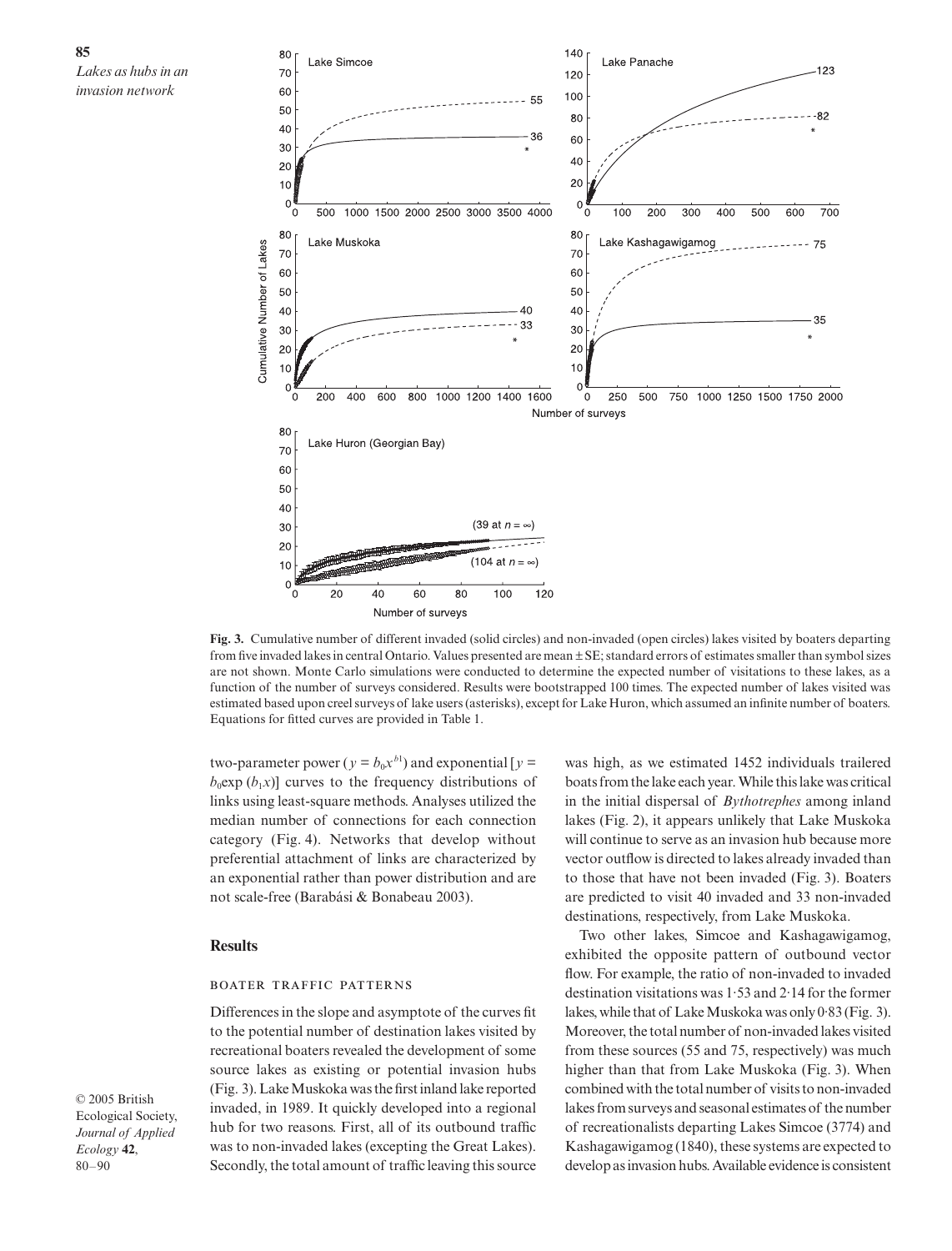

Number of outbound connections

**Fig. 4.** Frequency histograms of the number of functional links from invaded sources to (a, b) invaded and (c, d) non-invaded destinations in 1999 and 2003. Lakes that had a high number (e.g. 26–30) of connections to non-invaded destinations in 1999 served as nascent hubs and probably influenced the rate of spread for *Bythotrephes*. Best-fit exponential (a) and power function (b–d) curves were fitted using link frequencies and the median of each connection category.

with this forecast. For example, eight lakes were reported to have been invaded in Ontario during 2003, of which five were included in our original survey, all with 'noninvaded' status. For three of those lakes, Lake Simcoe was the single largest source of inbound boater traffic to one of these lakes (Maple), whereas Lake Kashagawigamog was the dominant vector source for the other two (Boshkung and Drag).

Boater traffic from Lake Huron followed a similar trend to that from Lake Muskoka at low survey numbers, as a disproportionate amount of outflow was to other invaded lakes (Fig. 3). However, the actual number of boaters utilizing this lake was enormous (but unmeasured), and at high (e.g. 2000) seasonal usage the asymptotic number of non-invaded lakes visited (104) greatly exceeded that to invaded lakes (39).

Boaters from Lake Panache were initially more likely to visit non-invaded than invaded lakes. However, at a moderate number of boaters (*c.* 200), the curves extrapolating boater behaviour intersect, and traffic to other invaded lakes was more common. We project that *c.* 660 boats are trailered out of this lake seasonally, suggesting that most outbound vector traffic is destined to other invaded lakes. This finding may not be robust, however, because of the low sample size of boaters in our survey (*n* = 19) used to construct the curve, as well as to the poor asymptotic fit to the available data (Fig. 3). Nevertheless, Lake Panache was identified in our surveys as the source of two of the eight newly invaded lakes (Walker and Bear).

© 2005 British Ecological Society, *Journal of Applied Ecology* **42**, 80–90

## NETWORK COMPLEXITY, GROWTH AND **DEVELOPMENT**

Most of the early invasions by *Bythotrephes* occurred in central Ontario following initial invasions of Lakes

Muskoka, Joseph and Rosseau (Fig. 2a). By summer 2003, at least 57 inland lakes and lake systems were invaded (Fig. 1). The sequence in which the lakes appeared in the network was directly related to the amount of inbound vector flow from invaded sources, indicating a priority effect based on the intensity of connectance (MacIsaac *et al*. 2004). Thus, we propose that actual or nascent hubs in the network were invaded in the following sequence: Lake Huron (1986), Lake Muskoka (1989), Lakes Simcoe and Kashagawigamog (1993) and Lake Panache (1999) (Fig. 2d). Each of these lakes has large amounts of outflow traffic to other lakes.

Once a lake has become invaded, it can theoretically serve as a source to all the other non-invaded lakes in the system. The actual number of total connections from invaded sources to non-invaded destinations increased in a stepped fashion (Fig. 5a). Initially, 39 inland lakes were connected via vector flow from Lake Huron. This number increased sharply in 1989 with invasion of Lakes Muskoka, Joseph and Rosseau, and again in 1992 when Lake Temagami was invaded. The latter lake lies at the northernmost boundary of *Bythotrephes*' distribution in Ontario and has outflows to some lakes not associated with the previous three. The total number of connections to non-invaded lakes increased again in 1993 when Lakes Simcoe and Kashagawigamog were invaded. Finally, all non-invaded lakes in the network were connected to at least one invaded lake by 1999, when Lake Panache was reported to have been invaded (Fig. 5a).

The relationship between the actual and theoretical number of connections from invaded lakes differed temporally for newly invaded and non-invaded destinations (Fig. 5b). The theoretical rate of growth in any given year was geometric for traffic among invaded lakes, and for traffic from invaded lakes to non-invaded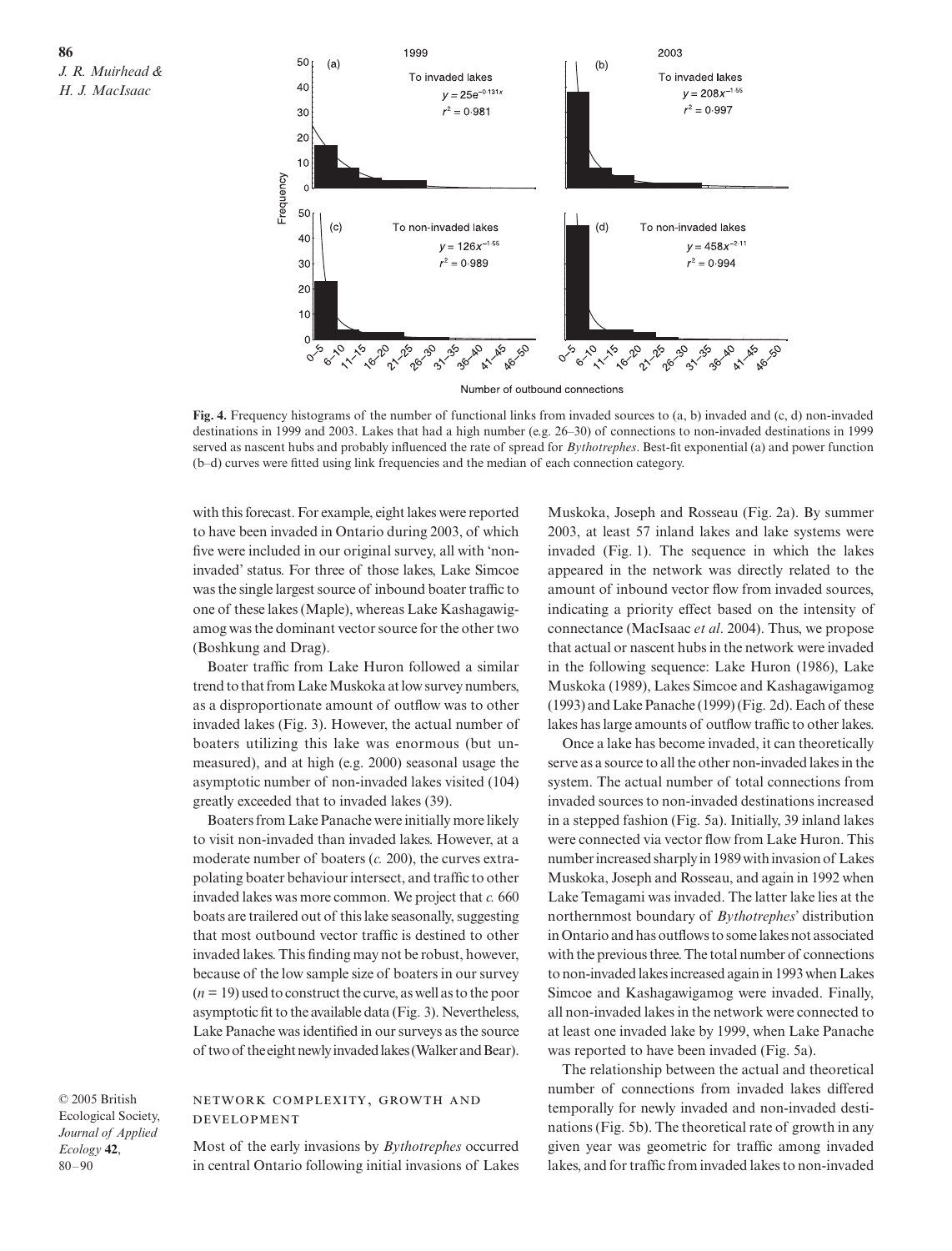

**Fig. 5.** (a) Cumulative number of connections from invaded to non-invaded lakes. (b) Network clustering coefficient, reflecting the ratio of the cumulative, actual to theoretical number of connections from invaded sources to other invaded (solid circles) and non-invaded (open circles) destination lakes. High clustering coefficients reflect tight linkage between invaded and other lakes. Values decline through time as more isolated lakes, with fewer links to other systems, become invaded.

lakes. The latter rate of growth was, however, much steeper. The clustering coefficient to invaded lakes was always higher for invaded than for non-invaded systems (Fig. 5b), indicating that invaded lakes form a tighter network among themselves than with non-invaded lakes. In addition, the clustering coefficient declined over time for both networks, as lakes with fewer contacts with other invaded and non-invaded systems became invaded (Fig. 5b). Clustering coefficients declined because the theoretical number of connections grew at a faster rate than the actual traffic.

## A SCALE-FREE INVASION NETWORK

With one exception (Fig. 4a), the network of actual connections from invaded lakes to other lakes followed a scale-free topology (Fig. 4b–d). Most invaded lakes (49–79%) had few  $( \leq 5)$  connections with other lakes, while a few had many connections  $(> 20)$  (Fig. 4). An exponential curve provided a slightly better fit to the distribution of links from invaded to invaded lakes in 1999 ( $r^2 = 0.981$ ) than a power curve ( $r^2 = 0.952$ ) (Fig. 4a). However, the distribution of links for traffic to non-invaded lakes in 1999 was better described by a power law function  $(r^2 = 0.989)$  than by an exponential one  $(r^2 = 0.968)$ , indicating a scale-free topology. Similarly, in 2003 the distribution of links was best described by a power law function for traffic to both invaded ( $r^2 = 0.996$ ) and non-invaded ( $r^2 = 0.994$ ) lakes, indicating that the few invaded lakes with large numbers of contacts with non-invaded systems may develop as

© 2005 British Ecological Society, *Journal of Applied Ecology* **42**, 80–90

future hubs (Fig. 4d). Slopes of fitted power curves increased in steepness from 1999 to 2003, supporting the view that newly invaded lakes had fewer connections with other lakes during the latter period.

## **Discussion**

Accurate prediction of potential range expansion is a key component of attempts to limit ecological and economic harm wrought by NIS, as it is often easier and less costly to prevent new invasions than to mitigate impacts once species have become established (Kolar & Lodge 2002; Leung *et al*. 2002). In this study, we examined the development of lakes as invasion hubs based upon analyses of human vector behaviour, in particular the volume of vector flow from invaded sources, as well as the ratio of that volume that is directed to non-invaded vs. invaded destinations. Our analysis indicates that human vector activities result in the creation of clusters of invaded lakes centred on existing or nascent hubs.

Ecologists have implicitly recognized the existence of hubs and their importance in facilitating invasion of novel habitats (e.g. Carlton 1996; Leppäkoski *et al*. 2002), although clear examples of functioning hubs are rare. Simberloff & Boecklen (1991) demonstrated that invasion of non-indigenous birds to Oahu and Kauai often resulted in introduction to other Hawaiian islands shortly thereafter. However, many of the clearest examples of functioning hubs derive from studies of coastal marine ecosystems. For example, Leppäkoski *et al*. (2002) reported a large number of successfully established NIS in the Baltic Sea, and noted that some of these species later colonized the Great Lakes and other ecosystems through secondary invasions. Likewise, Ruiz *et al*. (2000) observed that colonization by NIS of coastal habitats utilized by transoceanic vessels may result in 'stepping-stone' invasion sequences. Perhaps the best example of an invasion hub is provided by the zebra mussel *Dreissena polymorpha* in the Great Lakes. Since the species was first reported in Lake St Clair in 1988 (Hebert, Muncaster & Mackie 1989), it has dispersed to a tremendous number of ecosystems throughout eastern North America that are linked directly or indirectly to the Great Lakes (Kraft & Johnson 2000; Bossenbroek, Kraft & Nekola 2001; Johnson, Ricciardi & Carlton 2001).

Lake Muskoka was the first inland lake invaded by *Bythotrephes*, owing to its dominant vector inflow from Lake Huron (Fig. 2). Lake Muskoka is a very popular recreational lake and has very strong links with other lakes in the region via departing boaters and anglers. Indeed, in the initial years of network formation, up to and including 1991, the matrix of links among invaded lakes was symmetrical, with all systems having vector outflows to the others (Fig. 5). Thereafter, the clustering coefficient for the invaded lakes network declined quickly as new systems with few links were added to the network (Fig. 5). The degree of clustering among invaded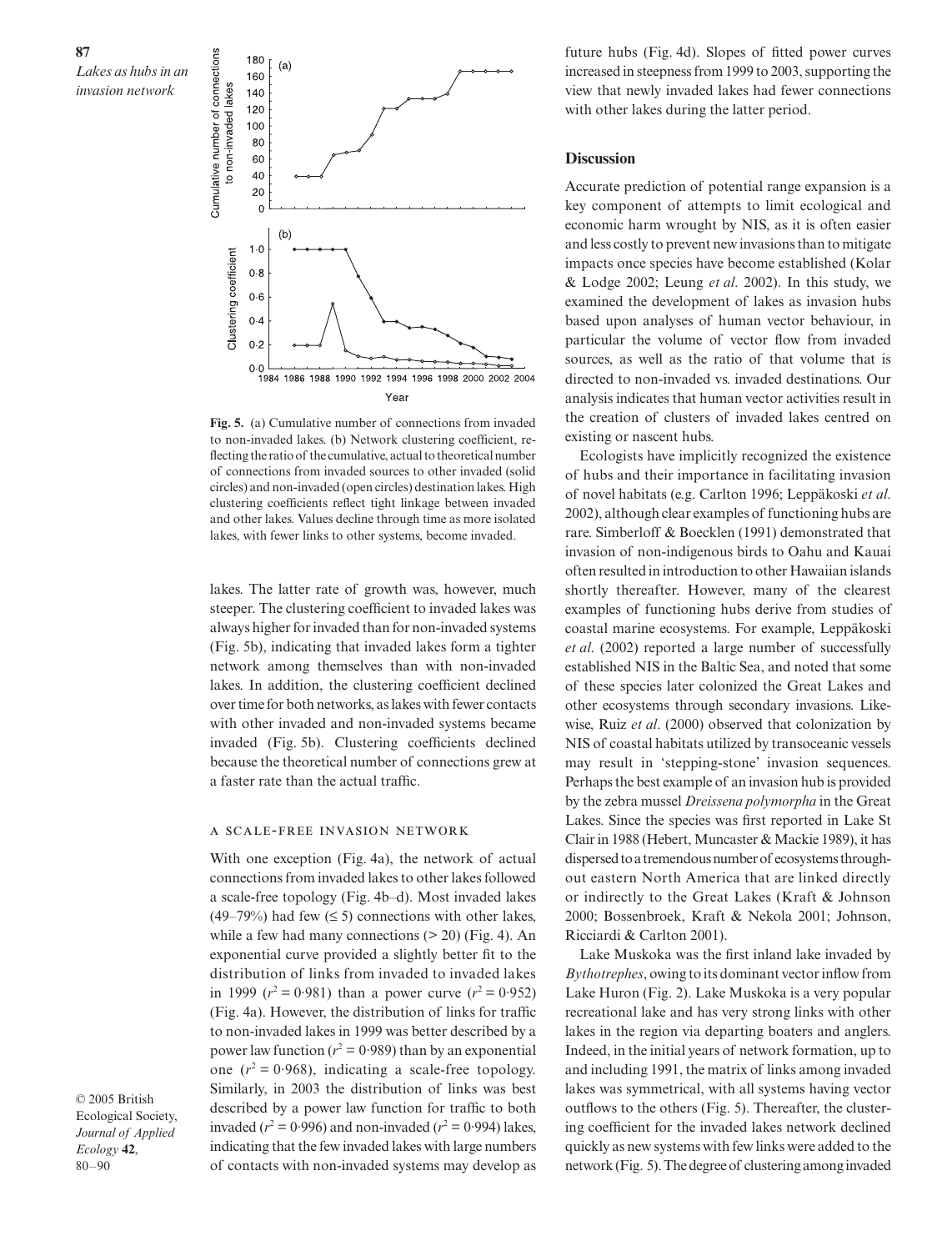lakes continued to decline through 2003, although it remained consistently higher than that between invaded and non-invaded lakes. The clustering coefficient for invaded to non-invaded lakes peaked during 1989, reflecting the establishment of *Bythotrephes* in Lake Muskoka. Clustering of invaded to non-invaded lakes was otherwise consistently low, typically < 20% of the number of possible connections (Fig. 5b).

While Lake Muskoka has served as an invasion hub, and was apparently responsible for 39 direct and indirect invasions of other lakes as of 2003, it is less likely than either Lake Simcoe or Lake Kashagawigamog to function as a hub in the future. More of the projected outflow of recreational traffic from Lake Muskoka is to lakes that are invaded as opposed to non-invaded (Fig. 3). Conversely, outflows from Lakes Simcoe and Kashagawigamog are directed principally to noninvaded lakes. These lakes also have a higher ratio of outbound flow directed towards non-invaded lakes than Lake Muskoka. Consequently, it seems likely that these lakes will serve as future hubs.

Two other lakes also merit consideration as possible future hubs. Lake Panache and Lake Nipigon are located in northern Ontario, distal to the current cluster of invaded lakes centred on Lake Muskoka. Vector outflow from Lake Nipigon has yet to be quantified, although both it and Lake Panache support large recreational fisheries and are located in lake districts with few reported invasions by *Bythotrephes*. Moody & Mack's (1988) theoretical model suggested that the overall rate of spread of NIS may be reduced if 30% of satellite colonies are eliminated. Long-term control of satellite colonies of the invasive wood weed *Mimosa pigra* prevented the development of large stands in Australia's Kakadu National Park (Cook, Setterfield & Maddison 1996). Likewise, eradication programmes appear to have eliminated populations of black-striped mussels *Mytilopsis sallei* from northern Australian coastal waters, and of the green alga *Caulerpa taxifolia* in southern California, before either could function as a hub for regional range expansion (Ferguson 2000; Jousson *et al*. 2000). In this study, nascent hubs must be considered as 'supercritical' (Moody & Mack 1988) as these lakes are already invaded and have high apparent connectance to non-invaded systems.

The role of humans as dispersal vectors has been examined for several NIS and can be used to predict patterns and rates of spread. For example, recreational boating has been implicated in the transportation of aquatic macrophytes and molluscs (Johnstone, Coffey & Howard-Williams 1985; Padilla, Chotkowski & Buchan 1996; Bossenbroek, Kraft & Nekola 2001; Johnson, Ricciardi & Carlton 2001). Backcast and forecast gravity models of *Bythotrephes* movement among Ontario lakes based on recreational boating were able to predict not only which lakes were likely to be invaded, but also the order in which they would be invaded (MacIsaac *et al*. 2004). In any given year, lakes that became invaded received significantly more traffic

from invaded sources than lakes that remained noninvaded. Alternative vectors for *Bythotrephes* transport include passive dispersal through connected waterways, and transportation via waterfowl and through ingestion of resting eggs by fish, although the latter two are inconsistent with existing patterns of species dispersal and seem unlikely to be major vectors.

For application to terrestrial systems, vector analysis requires discrete habitat patches. Thus, the analysis may be limited to metapopulations of NIS or to situations where the vector distance involved in human-mediated transport is greater than that possible by passive dispersal. For example, the dispersal of the Argentine ant *Linepithema humile* and non-indigenous plants has been accelerated due to human-mediated introductions at several locations (Mack & Lonsdale 2001; Suarez, Holway & Case 2001).

### **SCALE-FREE NETWORKS**

The scale-free topology of the invasion networks and the presence of a mature and two nascent hubs have implications for the management of *Bythotrephes* dispersal. The topology of the scale-free network stems from growth and preferential attachment to earlier hubs (i.e. the 'rich-get-richer'; Barabási & Bonabeau 2003). From this premise, Lake Muskoka, established as the earliest invasion hub, should have had the highest number of connections to other lakes. However, surveys indicated that boaters leaving Lake Muskoka travelled to only 0·36 other lakes per capita, whereas those departing from Lakes Simcoe and Kashagawigamog visited  $0.45$  and  $1.0$  lakes per capita, respectively (Fig. 3). These lakes may have greater connectance to other lakes than Lake Muskoka because their average distance from other invaded and non-invaded study lakes (85 and 48 km, respectively) is lower than that (102 km) from Lake Muskoka. Lakes located near the hubs are likely to be invaded first, as recreationalists usually travel shorter distances after visiting invaded lakes (Schneider, Ellis & Cummings 1998; Bossenbroek, Kraft & Nekola 2001; MacIsaac *et al*. 2004).

The slopes of the power curves fitted to the distribution of links ranged from  $-1.6$  to  $-2.1$  (Fig. 4), and are slightly lower than those reported for the scale-free networks of the Internet (−2·45; Albert, Jeong & Barabási 1999) and metabolic reactions (−2·2; Jeong *et al*. 2000). The increase in slope steepness in the network of connections to non-invaded lakes in 2003 relative to 1999 (Fig. 4) reflects the growth of the network, encompassing more invaded lakes with fewer outbound connections to other systems. This temporal change contrasts with theoretical expectations for scale-free networks, in which the power law distribution of links is independent of time (Barabási & Albert 1999). This difference in slopes may be an artefact of the relatively low number of studied lakes comprising the network, as theoretical models usually contain several orders of magnitude more connections (Barabási & Albert 1999).

© 2005 British Ecological Society, *Journal of Applied Ecology* **42**, 80–90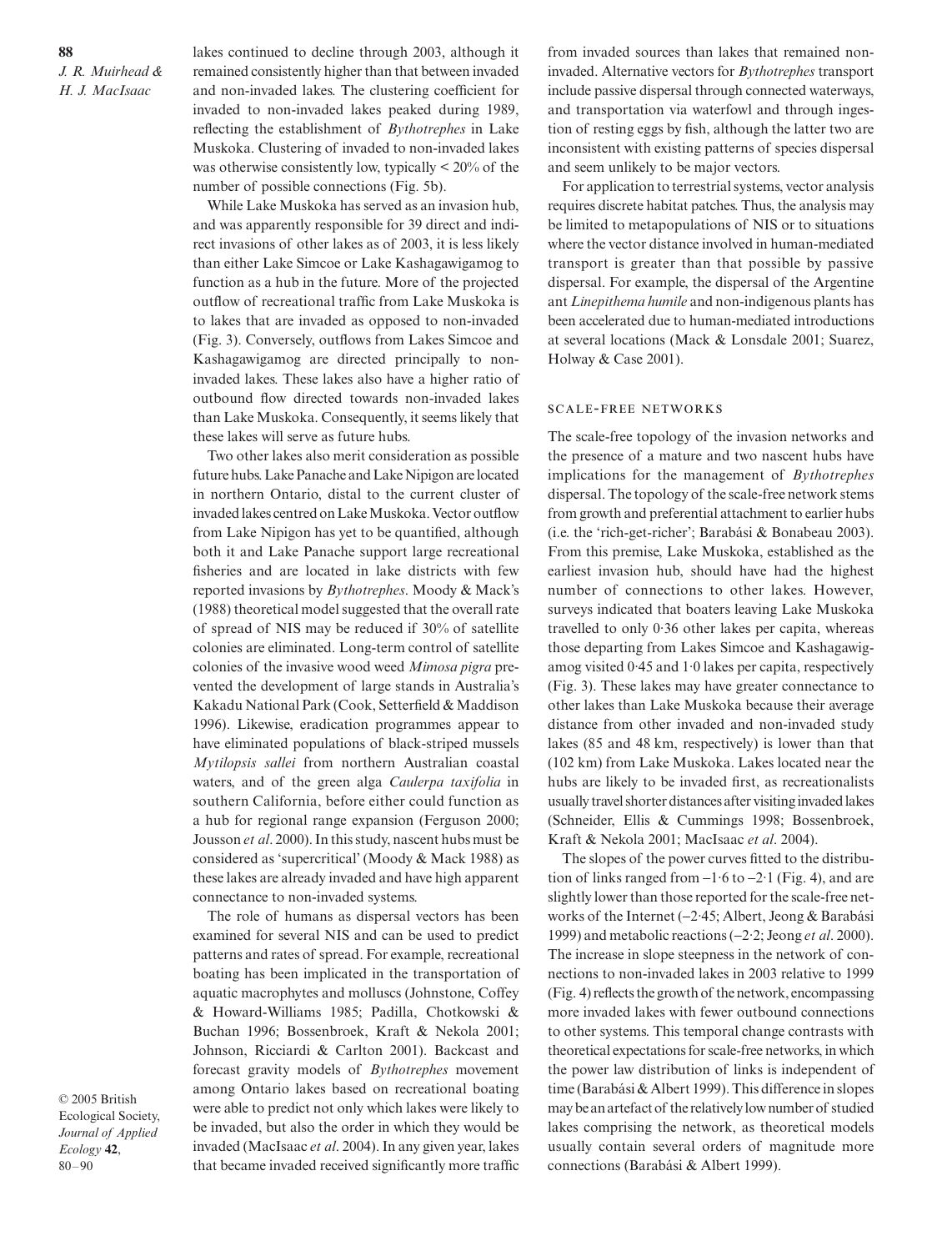*Lakes as hubs in an invasion network*

The scale-free topology of the invasion network increases its resistance to random perturbations, as nodes with few connections have the same probability of removal as major hubs. However, scale-free networks such as protein interactions (Jeong *et al*. 2001), the Internet (Albert, Jeong & Barabási 2000), and some food webs (Dunne, Williams & Martinez 2002) are highly susceptible to attacks directed against the nodes with highest connectance. After 18% of the most connected hubs were removed, the scale-free network proposed by Albert, Jeong & Barabási (2000) collapsed into a series of smaller, independent clusters. One consequence of this disruption is the requirement of additional connections to propagate a signal across the network. For management purposes, if vector outflow from established or developing hubs is reduced, it might be possible to retard the rate at which *Bythotrephes* disperses to new lakes. This feat might be accomplished through fewer outbound trips from these lakes (an unlikely event) or by reducing the number and/or viability of propagules exported per transport event (e.g. by cleaning of fishing gear and/or boats).

Currently, analysis of the dominant vector flow indicates that the longest path (i.e. stepping-stone) across which the *Bythotrephes* invasion signal could propagate in Ontario is from Lake Huron to Muskoka to Simcoe to Kashagawigamog to Soyers and Canning (MacIsaac *et al*. 2004). However, for some invasion networks with scale-free topologies, a reduction in invasion risk depends upon the nature of the transport mechanism(s). Although the network of major shipping ports and cargo ship traffic follows a scale-free topology, Drake & Lodge (2004) found that the overall invasion rate to the world's coastal marine ecosystems could be reduced more effectively by a small per capita decline in invasion risk for all ships than by 'knocking-out' key invasion hubs. This possibility must be weighed against the cost and opportunity to implement either strategy.

In summary, we have demonstrated that analyses of vector outflows from invaded source lakes may allow identification of lakes that currently or potentially function as invasion hubs, permitting the dispersal of the waterflea *Bythotrephes*. A network of vector flow exists linking invaded lakes together, whereas a much weaker network links invaded and currently non-invaded lakes. The degree of connectance of lakes in both networks has decreased considerably over time, as lakes newly added to the network are likely to have few outbound connections. Outbound vector traffic from hubs with large flows to non-invaded destinations should be targeted for management efforts to restrict the transportation of propagules across the network and to reduce the rate at which NIS disperse to novel sites.

#### **Acknowledgements**

© 2005 British Ecological Society, *Journal of Applied Ecology* **42**, 80–90

We thank Dr Norman Yan for *Bythotrephes* distribution data and Gerry Moraal for Lake Kashagawigamog creel data. This study was supported by NSF grant DEB0213698 (to D. M. Lodge), an NSERC Collaborative Research Opportunity grant (to M. A. Lewis and H. J. MacIsaac), and an Invasive Species Research Chair from DFO Canada (to H. J. MacIsaac). J. R. Muirhead gratefully acknowledges receipt of the Paul W. Rodgers scholarship from the International Association for Great Lakes Research.

#### **References**

- Albert, R., Jeong, H. & Barabási, A.-L. (1999) Diameter of the world-wide web. *Nature*, **401**, 130.
- Albert, R., Jeong, H. & Barabási, A.-L. (2000) Error and attack tolerance of complex networks. *Nature*, **406**, 378–382.
- Barabási, A.-L. & Albert, R. (1999) Emergence of scaling in random networks. *Science*, **286**, 509–512.
- Barabási, A.-L. & Bonabeau, E. (2003) Scale-free networks. *Scientific American*, **288**, 60–69.
- Bossenbroek, J.M., Kraft, C.E. & Nekola, J.C. (2001) Prediction of long-distance dispersal using gravity models: zebra mussel invasion of inland lakes. *Ecological Applications*, **11**, 1778–1788.
- Buchan, L.A.J. & Padilla, D.K. (1999) Estimating the probability of long-distance overland dispersal of invading aquatic species. *Ecological Applications*, **9**, 254–265.
- Bur, M.T., Klarer, D.M. & Krieger, K.A. (1986) First records of a European cladoceran, *Bythotrephes cederstroemi*, in Lakes Erie and Huron. *Journal of Great Lakes Research*, **12**, 144–146.
- Carlton, J.T. (1993) Dispersal mechanisms of the zebra mussel (*Dreissena polymorpha*). *Zebra Mussels: Biology, Impacts, and Control* (eds T.F. Nalepa & D.W. Schloesser), pp. 677– 698. Lewis Publishers, Boca Raton, FL.
- Carlton, J.T. (1996) Pattern, process and prediction in marine invasion ecology. *Biological Conservation*, **78**, 97–106.
- Colautti, R.I. & MacIsaac, H.J. (2004) A neutral terminology to define invasive species. *Diversity and Distributions*, **10**, 135–141.
- Cook, G.D., Setterfield, S.A. & Maddison, J.P. (1996) Shrub invasion of a tropical wetland: implications for weed management. *Ecological Applications*, **6**, 531–537.
- Drake, J.M. & Lodge, D.M. (2004) Global hotspots of biological invasions: evaluating options for ballast-water management. *Proceedings of the Royal Society of London, Series B*, **271**, 575–580.
- Dunne, J.A., Williams, R.J. & Martinez, N.D. (2002) Network structure and biodiversity loss in food webs: robustness increases with connectance. *Ecology Letters*, **5**, 558–567.
- Dzialowski, A.R., O'Brien, W.J. & Swaffar, S.M. (2000) Range expansion and potential dispersal mechanisms of the exotic cladoceran *Daphnia lumholtzi*. *Journal of Plankton Research*, **22**, 2205–2223.
- Ferguson, R. (2000) *The Effectiveness of Australia's Response to the Black Striped Mussel Incursion in Darwin, Australia*. A report of the Pest Management Workshop, 27–28 August 1999. Department of Environment and Heritage, Canberra, Australia.
- Hall, S.R. & Mills, E.L. (2000) Exotic species in large lakes of the world. *Aquatic Ecosystem Health and Management*, **3**, 105–135.
- Havel, J.E. & Stelzleni-Schwent, J. (2000) Zooplankton community structure: the role of dispersal. *Verhandlungen der Internationale Vereinigung für Theoretische und Angewandte Limnologie*, **27**, 3264–3268.
- Havel, J.E., Shurin, J.B. & Jones, J.R. (2002) Estimating dispersal from patterns of spread: spatial and local control of invasion by *Daphnia lumholtzi* in Missouri lakes. *Ecology*, **83**, 3306–3318.